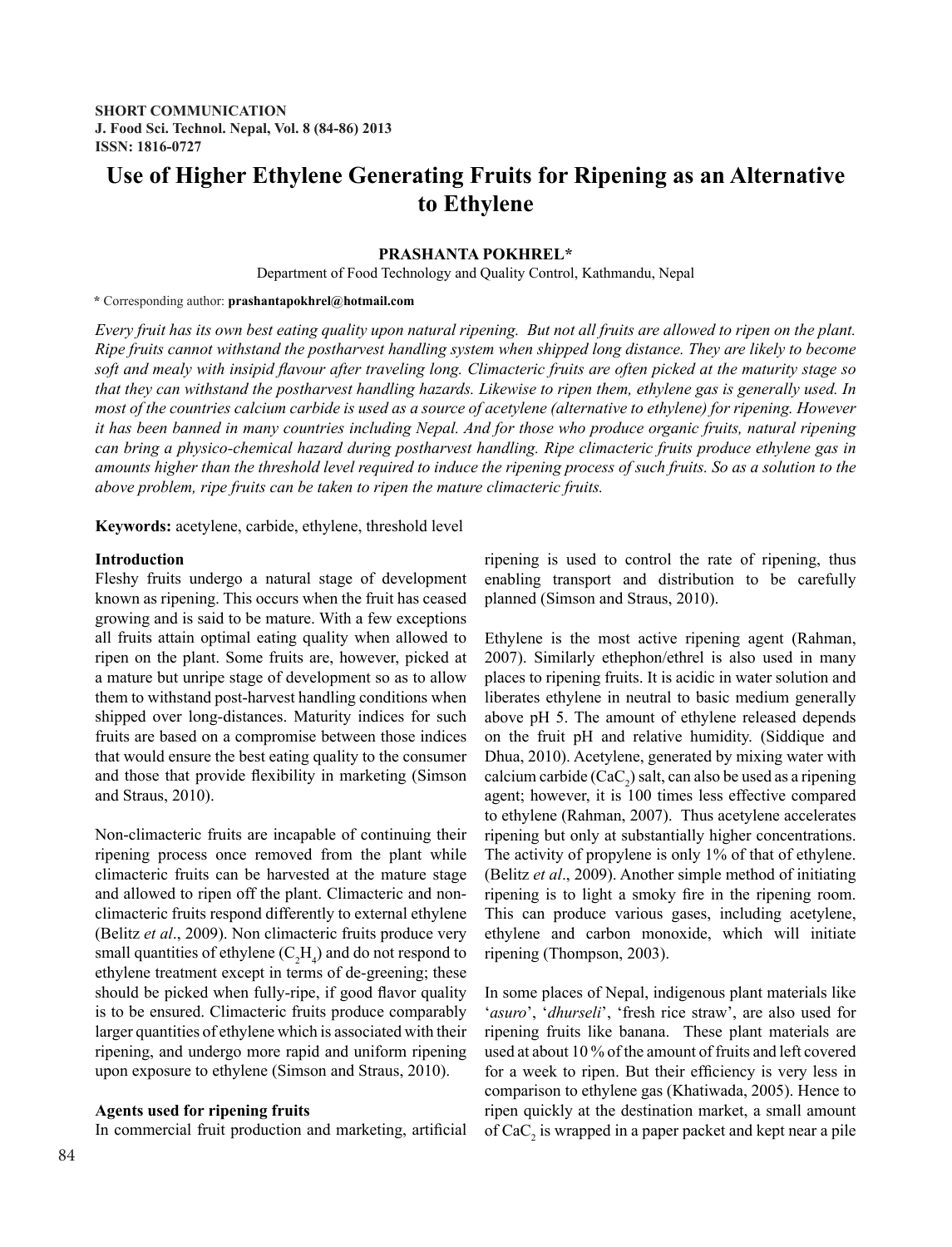of box of fruits. Reaction occurs between  $CaC<sub>2</sub>$  and the moisture content of air to produce acetylene gas. In case of banana, ripening starts within 24-48 hours, depending on the ambient temperature. Calcium carbide is widely used in Nepal, India, Pakistan, Bangladesh, and other countries. (Siddique and Dhua, 2010).

#### **Negative aspects of Carbide**

According to Food Regulation, 1970 (Nepal), the production, sell or holding of fruits ripened artificially from carbide is prohibited. Calcium Carbide is not regarded as GRAS.  $CaC_2$  contains traces of arsenic and phosphorus hydride. Acetylene prepared from  $CaC<sub>2</sub>$  also contains phosphine and some arsine upto 95 and 3 ppm respectively. A strong reactive chemical,  $CaC<sub>2</sub>$  has carcinogenic properties. Acetylene gas is flammable and explosive even in a low concentration compared to ethylene. Acetylene is poisonous to humans above 10% concentration. Vomiting, diarrhea, burning sensation of the chest and abdomen, thirst, weakness are the early symptoms of arsenic or phosphorus poisoning in humans. Eating artificially ripened mangoes causes stomach problems (Siddique and Dhua, 2010).

 Exposure to ethylene (1 ppm) can reduce the postharvest life of many fruits and vegetables by hastening the onset and increasing the rate of senescence, softening, and loss of green color (Rahman, 2007).

#### **Ripe climacteric fruits as a source of ethylene**

Ethylene, a natural phytohormone, produced by some fruits upon ripening promotes additional ripening of produce exposed to it (Gerald *et al*., 2006). Initiation of ripening occurs when a threshold level of ethylene is reached in the cells of the fruits (Thompson, 2003). This gaseous compound increases membrane permeability and thereby probably accelerates metabolism and fruit ripening. Fruits like avocado, banana, mango, pear and tomato produce 500, 40, 3, 40, 35 µg/l ethylene at the climacteric maximum (Belitz *et al., 2009*), while the threshold level of ethylene for fruits like avocado (var. Choqeutte), banana (var. Lacatan, var. Silk fig), lemon (var. Frot meyors), mango (var. kent), tomato (var. VC-243-20) ranges from 0.1 to 0.5 ppm respectively (Reid, 1985).

Similarly, the threshold level for degreening of the rind is 1 ppm, while 2.5 ppm is required to trigger the ethylenedependent component of the softening process. The saturating level of ethylene for all these events is less than 5 ppm, which is far lower than the internal ethylene concentrations found in the fruit at the climacteric peak (around 100 ppm). Detachment of the fruit influences the development of respiratory climacteric (Pech *et al*., 2011).

## **Application**

As the ethylene production in ripened fruits is far higher than the threshold level; ripened fruits can be placed along with some unripe matured fruits (in a ratio from 1:20 in open and in a ratio of 1:100 in a closed environment) to initiate ripening. Alongside some important conditions that should be considered during the process are temperature, relative humidity, concentration of  $CO<sub>2</sub>$  and adequate air circulation. They directly regulate the physiological reaction inside a fruit. Hence, these parameters should be varied according to commodity.

 According to Vaclavik and Christian (2008) a simple technique for ripening fruit at home is to place unripened fruit in a closed paper bag in order to trap ethylene gas and speed up desirable ripening. The concentration of ethylene and treatment duration to achieve the desired effect will vary with the product. For most products, the threshold concentration is  $0.1$  ppm  $\&$  and the maximum effect is achieved at 10 ppm or less. However, some treatments may use up to 100 ppm to adjust for leaky rooms (Chakraverty *et al*.,2003).

 Organic fruits and vegetables generally are left to ripen on themselves, but fruits from a single lot do not ripen at a time. In this case ethylene from ripe fruits could be a good choice. And this process would be more consistent with the principles of organic production including environmental friendliness.

# **Problems about the ethylene generated from ripe fruits**

The ethylene level found to accumulate around produce in markets is in the range 0.06–1.45 μl per liter, suggesting that premature ageing occurred in all non-climacteric crops during normal marketing (Thompson, 2003). Once initiated, ripening is a one-way process and the beneficial aspects of ethylene for generating a high-quality product can soon be outweighed by its propensity to stimulate over-ripening and decay (Barry and Giobannoni, 2007). Similarly higher ethylene generating fruits when used for ethylene production generally overripe, thus decrease their usefulness to some extent. In the similar manner, higher respiration rates increase the temperature thus increasing production and loss of water. Water loss or dehydration means a loss in fresh weight. This in turn affects the appearance, texture, and in some cases the flavor. Water loss also affects crispiness and firmness (Simon and Straus, 2010).